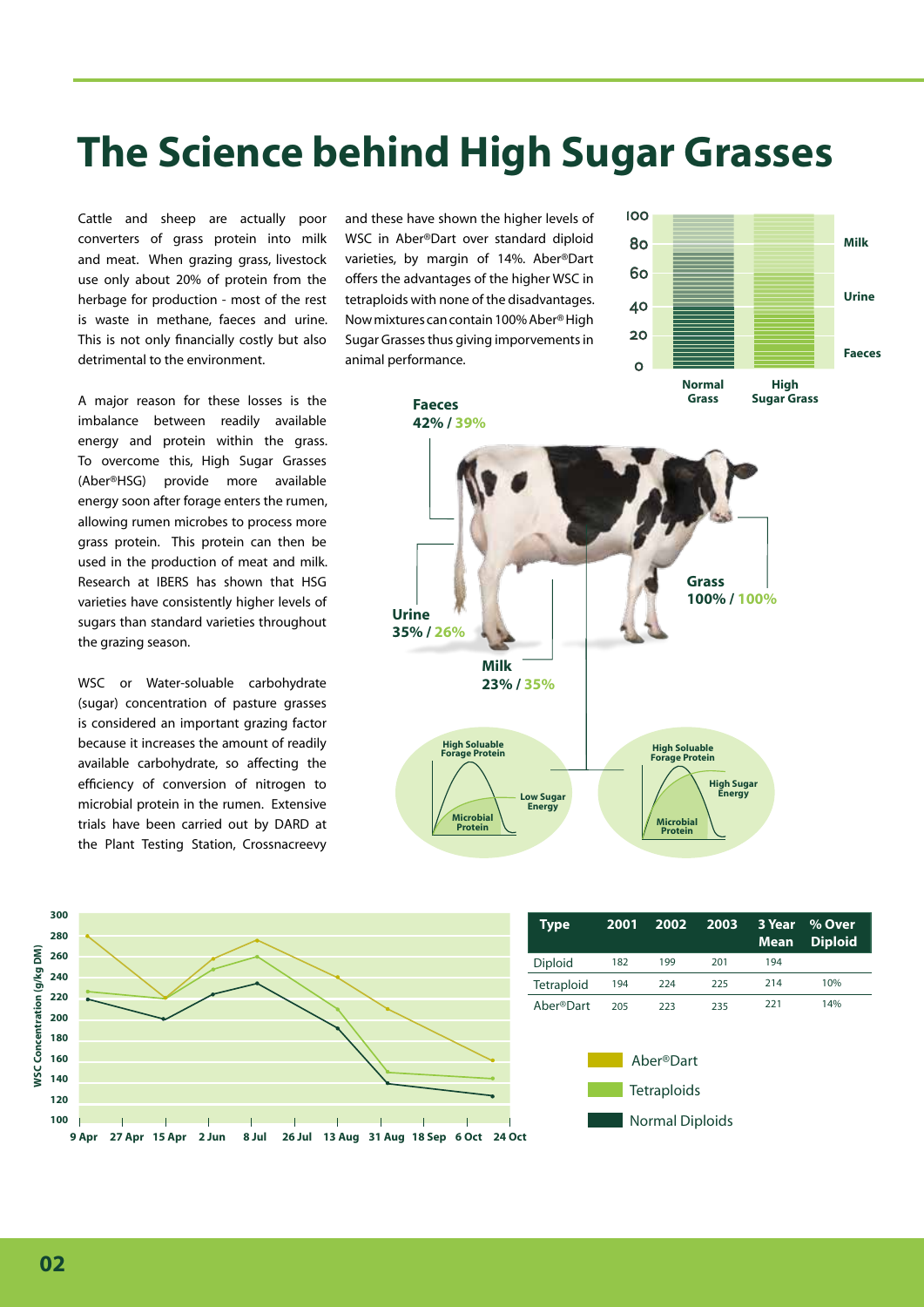### **Aber**® **High Sugar Grass for Milk Production**

Results of several studies conducted on commercial dairy farms and by IBERS at Aberystwyth, show that grass protein is used more efficiently for milk production when extra energy is provided by feeding Aber®HSG varieties.

| High Sugar, High D-value Aberystwyth Grass Varieties. Research shows up to 6% increase in milk output<br>compared to other new grass varieties. Aber <sup>®</sup> varieties will give up to: |                |                |                |  |  |
|----------------------------------------------------------------------------------------------------------------------------------------------------------------------------------------------|----------------|----------------|----------------|--|--|
| <b>Milk Price</b>                                                                                                                                                                            | 20 pence/litre | 25 pence/litre | 30 pence/litre |  |  |
| Extra Value of<br>Milk/Acre                                                                                                                                                                  | £60            | f75            | £90            |  |  |



| Up to 6% more milk per  | Dry matter intakes up by |
|-------------------------|--------------------------|
| cow over grazing season | 2Kg/head per day         |
| 3% Improvement in diet  | 24% Less feed nitrogen   |
| digestibility           | lost in urine            |

## **Aber**® **High Sugar Grass for Beef Production**

| Dry matter intakes<br>increased by around 25% | Higher forage intakes |  |
|-----------------------------------------------|-----------------------|--|
| Up to 20% higher daily                        | Slaughter weights     |  |
| liveweight gains                              | reached more quickly  |  |

Research involved beef steers offered either a high sugar variety or a recommended control ryegrass variety. No additional feed was given, grass intakes and live weight gains were monitored regularly.



## **Aber**® **High Sugar Grass for Lamb Production**



In both upland and lowland situations, IBERS grazing trials have shown HSG varieties to be superior in terms of animal performance when compared with standard grass swards.

Up to 20% higher liveweight gains

20% Higher carrying capacity of HSG sward

Higher forage intakes